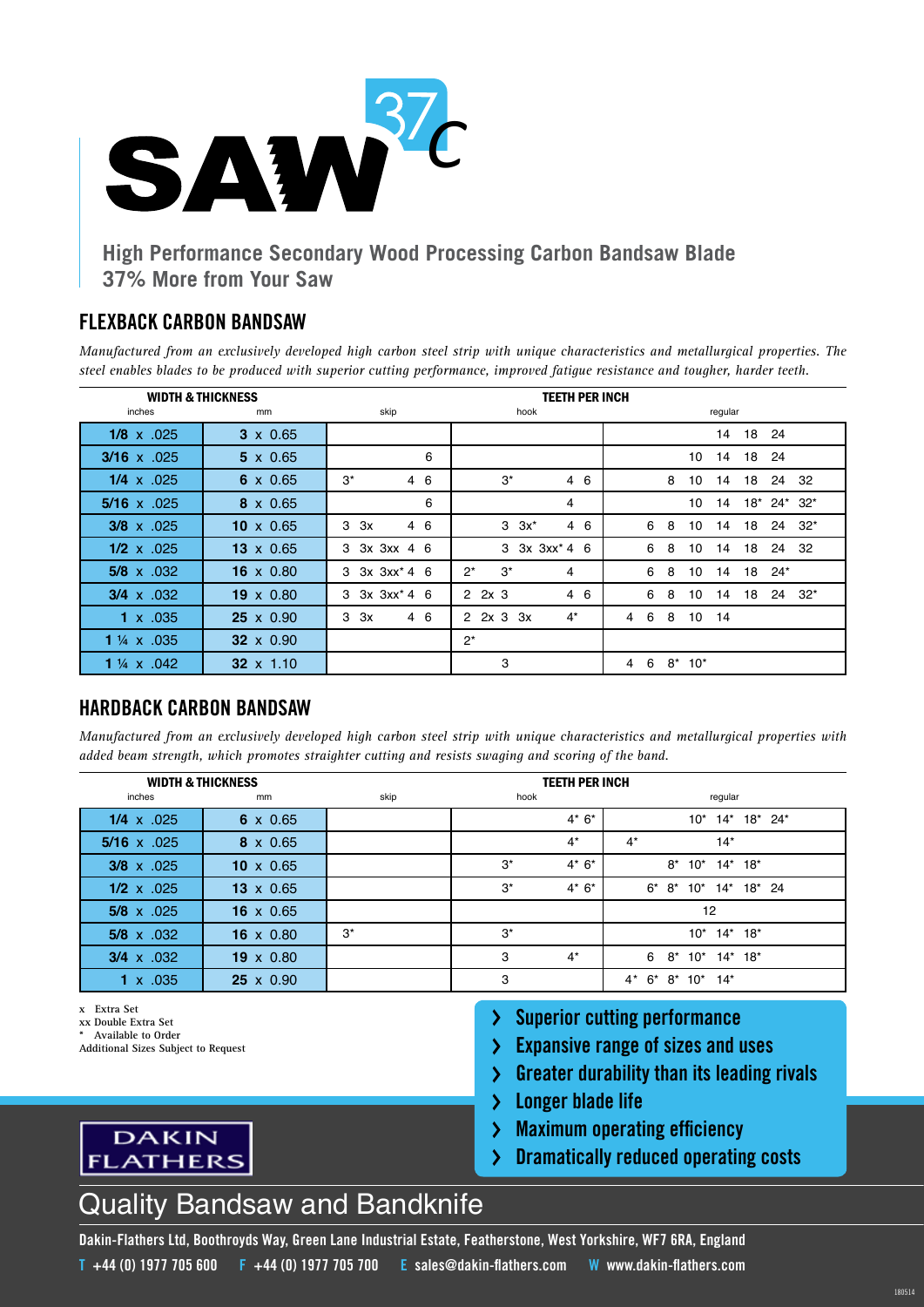

# **High Performance Secondary Wood Processing Carbon Bandsaw Blade 37% More from Your Saw**

#### **HOBBY (THIN GAUGE) BANDSAW**

*Manufactured from an exclusively developed high carbon thin gauge steel strip with unique characteristics and metallurgical properties. Ideal for DIY use and smaller machines with tight wheel radii.*

| <b>WIDTH &amp; THICKNESS</b> |                  |                     |   | <b>TEETH PER INCH</b> |    |         |       |    |
|------------------------------|------------------|---------------------|---|-----------------------|----|---------|-------|----|
| inches                       | mm               | skip                |   |                       |    | regular |       |    |
| $1/4 \times .014$            | 6 x 0.36         | 4                   | 6 | 10                    | 14 |         | 24    | 32 |
| $3/8 \times .014$            | $10 \times 0.36$ | 4                   | 6 | 10                    | 14 |         | 24    |    |
| $1/2 \times .014$            | 13 x 0.36        | 4                   | 6 |                       | 14 |         |       |    |
| $5/8 \times .014$            | 16 x 0.36        | 4                   | 6 |                       |    |         |       |    |
|                              |                  |                     |   |                       |    |         |       |    |
| $1/8 \times .018$            | $3 \times 0.45$  |                     |   |                       | 14 |         |       |    |
|                              |                  |                     |   |                       |    |         |       |    |
| $1/4 \times .020$            | $6 \times 0.50$  | 4                   | 6 |                       |    |         |       |    |
| $3/8 \times .020$            | $10 \times 0.50$ | 4                   | 6 |                       |    |         |       |    |
| $1/2 \times .020$            | 13 x 0.50        | 4                   | 6 |                       | 14 | $18*$   | $24*$ |    |
| $5/8 \times .020$            | 16 $\times$ 0.50 | 4                   | 6 |                       | 14 |         |       |    |
| $3/4 \times .020$            | $19 \times 0.50$ | 4                   |   |                       |    |         |       |    |
|                              |                  |                     |   |                       |    |         |       |    |
| $5/8 \times .025$            | $16 \times 0.65$ | 3<br>4              |   |                       |    |         |       |    |
| $3/4 \times .025$            | 19 x 0.65        | 3<br>$\overline{4}$ |   |                       |    |         |       |    |
| $1 \times .025$              | 25 x 0.65        | $3x^*$<br>3<br>4    |   |                       |    |         |       |    |

## **FURNISAW (THICK GAUGE) CARBON BANDSAW**

*A specialist thicker gauge carbon bandsaw used for furniture production and similar environments, where high feed rates and output is crucial. The thicker gauge, special tooth configurations and set patterns enable contours to be cut with ease.*

|                   | <b>WIDTH &amp; THICKNESS</b> |     |             | <b>TEETH PER INCH</b> |                |         |
|-------------------|------------------------------|-----|-------------|-----------------------|----------------|---------|
| inches            | mm                           |     | hook E.T.S. |                       | hook raker set |         |
| 1/4 $\times$ 032  | $6 \times 0.80$              | ∗בי |             |                       |                |         |
| $3/8 \times .032$ | 10 $\times$ 0.80             |     |             |                       |                |         |
| $1/2 \times .032$ | $13 \times 0.80$             |     |             |                       | $3x^*$         | $3xx^*$ |

**x Extra Set**

**Additional Sizes Subject to Request**

**DAKIN** 

**FLATHERS** 

- **Superior cutting performance** ≻
- **Expansive range of sizes and uses**
- **Greater durability than its leading rivals**  $\sum$
- **Longer blade life**
- **Maximum operating efficiency**  $\sum$
- **Dramatically reduced operating costs** ≻



**Dakin-Flathers Ltd, Boothroyds Way, Green Lane Industrial Estate, Featherstone, West Yorkshire, WF7 6RA, England T +44 (0) 1977 705 600 F +44 (0) 1977 705 700 E [sales@dakin-flathers.com](mailto:sales%40dakin-flathers.com?subject=Saw37C%20Range%20Enquiry) W [www.dakin-flathers.com](http://www.dakin-flathers.com)**

**xx Double Extra Set**

**<sup>\*</sup> Available to Order**